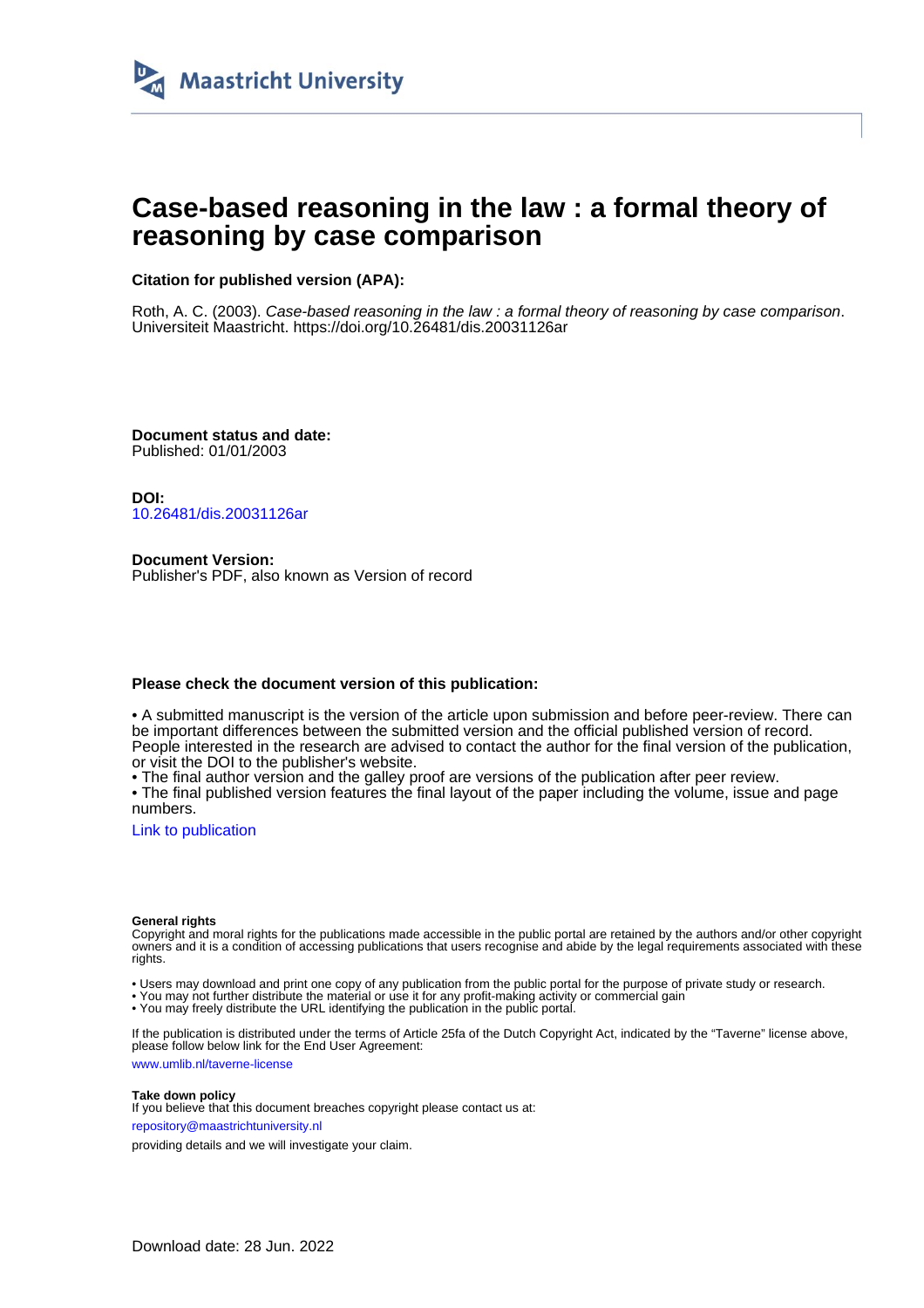### **Summary**

This thesis is about case-based reasoning in the law. Case-based reasoning is presented as a method of adhering to decisions taken in settled cases, on the basis of a comparison with the case at hand. If the case at hand provides at least as much dialectical support for the conclusion as a settled case, then the settled case can be followed and its conclusion can be drawn. The thesis sets forth a formal theory of the method of reasoning by case comparison, and it compares the theory to existing approaches to case-based reasoning.

The work has aimed at answering roughly two groups of research questions. The first group concerns the method of reasoning by case comparison itself:

• How can case comparison be formalised to determine whether a settled case can be followed? Which conclusions can be drawn by comparison with settled cases? Along which patterns of reasoning do the conclusions follow?

The second group of research questions concerns the proposed model's relation with existing approaches to case-based reasoning in Artificial Intelligence and Law (AI & Law):

• How does the method of case comparison relate to other approaches to case-based reasoning? To what extent is case comparison formalised in these approaches? Is there an account of the conclusions that follow?

Both groups of questions have been addressed in the five chapters of the present thesis, the contents of which can be summarised briefly as follows.

In Chapter 1 the research context is sketched within which the present work on case-based reasoning was done. The work is positioned within the field of AI & Law, a field where a variety of legal activities is investigated from an Artificial Intelligence perspective, ranging from legal decision making to drafting bills.

In Chapter 2 some issues concerning case-based reasoning in the law are discussed that are especially relevant for the present thesis, both from a legaltheoretical and an AI & Law perspective. Two methods of adhering to decisions are presented, namely case comparison and rule extraction. In the case comparison method the conclusion of a settled case is copied directly after a comparison with the case at hand. In the rule extraction method the decision is first summarised into a general rule, after which the rule is applied to the case at hand.

The chapter goes on to discuss some relevant issues concerning the case comparison method. One issue is which conclusions can be established on the basis of this reasoning strategy. Another issue is along which patterns of reasoning one arrives at the conclusions. Patterns of reasoning typically found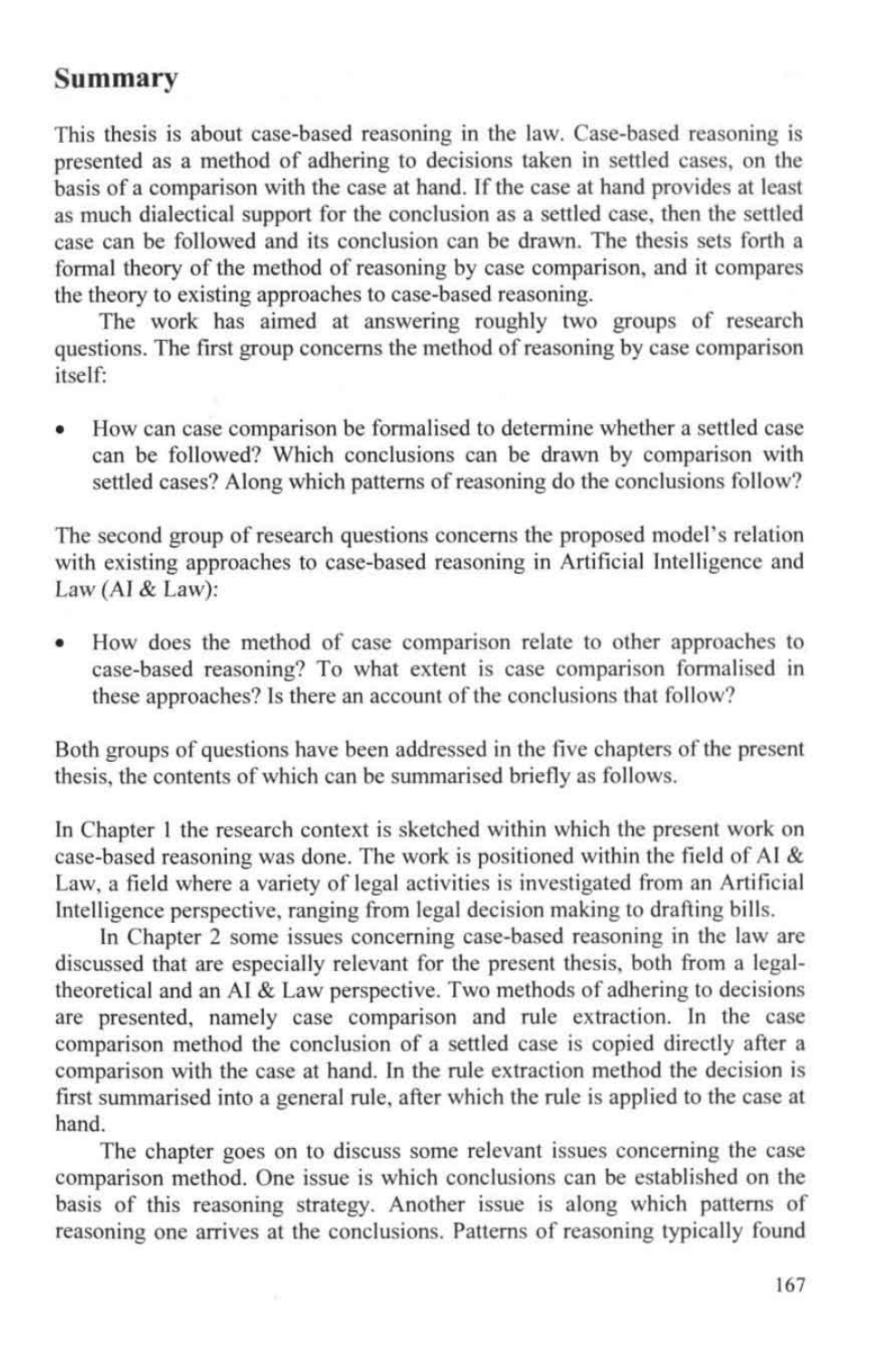in case-based reasoning are 'analogising' and 'distinguishing'. The former involves pointing out similarities between a decided case and the case at hand, while in the latter the relevant differences between the cases are stressed.

Another relevant issue that is discussed in Chapter 2 is, that the outcomes of case comparison are determined by the set of case features that are deemed relevant for the purpose of comparing cases. In particular, it is important at which level of generality the relevant case features are to be stated.

In Chapter 3 a formal theory is developed for reasoning by case comparison. The main objective of the theory is to specify precisely the conclusions that follow on the basis of the case comparison method. A secondary aim is to account for reasoning patterns involved in case comparison, such as analogising and distinguishing.

In the chapter, formal conditions are stated for when there is an analogy between a problem case and a settled one. Intuitively, these conditions hold that the problem case provides at least as much support for the disputed conclusion as the settled one. Then by a variant of reasoning a fortiori, the conclusion can hold in the problem case as well.

To determine whether the settled case can be followed in the problem case, a comparison is made of the argumentation relevant for the conclusion. This argumentation is made explicit by what is called a dialectical argument. Dialectical arguments include statements of fact upon which conclusions can be founded, but also intermediate conclusions. Moreover, in contrast to other work on case comparison, the model does not take for granted which statements are reasons for or against conclusions. Accordingly, it is possible to support or attack that one statement supports or attacks another, which results in a kind of entanglement of the dialectical arguments. In the proposed model this entanglement is also taken into account in case comparison, which becomes apparent in the use of an entangled factor hierarchy.

An important feature of the present model is, that it is acknowledged explicitly that in the law it depends on a contingent choice which case features are relevant in comparing cases. In accordance with this, the relevant case features are given by what is called a comparison basis, and the comparison outcomes are stated relative to this comparison basis.

In Chapter 4 it is discussed how the proposed model relates to other approaches to case-based reasoning. One issue thereby discussed is whether the conclusions that follow from settled cases are defined, another issue is whether there is an account of the reasoning patterns along which these conclusions follow. A third issue is whether adherence to decisions is treated as rule extraction or as case comparison. As seen, none of the discussed approaches presents a formal account of the case comparison method that includes the both the conclusions that follow, and the reasoning patterns along which they follow. A fourth issue is whether it is acknowledged that in the law it depends on a contingent choice which case features are relevant for case comparison. As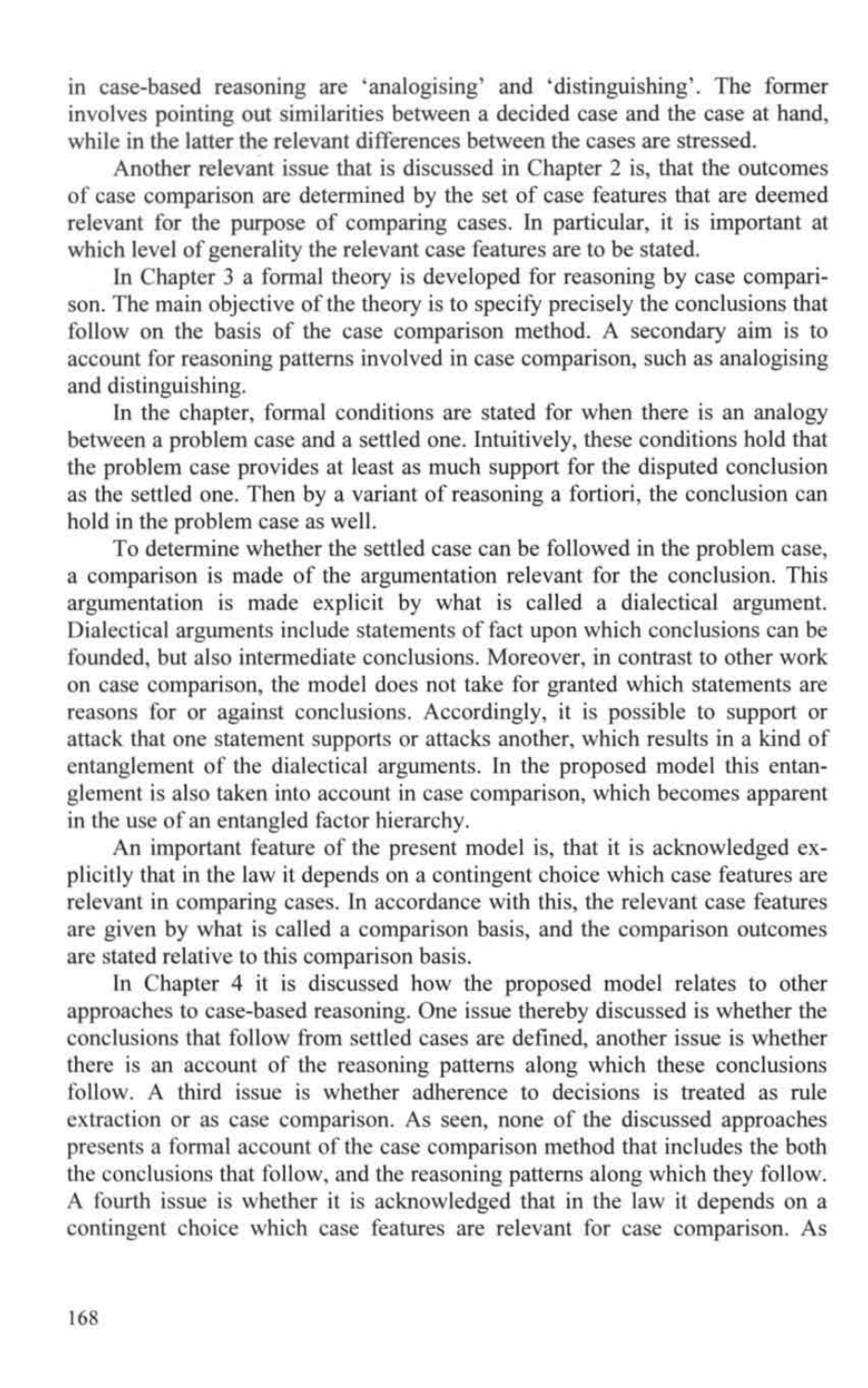seen, none of the discussed approaches explicitly deals with the contingency of the set of relevant case features.

In Chapter 5 the theory is critically evaluated. A strong point of the model is that the conclusions that follow by case comparison are specified. The chapter discusses a number of reasoning patterns that are not yet captured by the proposed model. Among these one has, for instance, reasoning on the basis of the hierarchy among courts. The evaluation also discusses how such patterns of reasoning may be dealt with within the model proposed. In addition a number of subjects for future research are recommended, like modelling reasoning with hypothetical cases.

This concludes a brief summary of the contents of the present thesis. The **main** contributions of the thesis can be summed up as follows.

- Case comparison is formalised as a method of adhering to decisions. The outcomes of case comparison are formally defined, and there is an account of the conclusions that follow by case comparison.
- The dialectical structure of cases is made explicit by tree-like structures called dialectical arguments. Dialectical arguments involve statements supporting or attacking other statements. In addition to this, it is possible to support or attack that one statement supports or attacks another, giving rise to a kind of entanglement of the dialectical arguments. It is an innovation of the present model that this entanglement plays a role in case comparison, which becomes apparent in the use of an entangled factor hierarchy.
- The model explicitly acknowledges that in the law it depends on **a** contingent choice which case features are relevant in case comparison. Formally this is done by introducing a comparison basis as a contingent set of factors relevant for case comparison, and by defining the comparison outcomes and the derivable conclusions relative to the comparison basis.
- Typical reasoning patterns in case comparison are accommodated, namely analogising, distinguishing, downplaying and emphasising. The latter two patterns are accounted for as a change in the comparison basis, whereby it is an innovation is that downplaying and emphasising are not only possible for distinctions, but for similarities as well.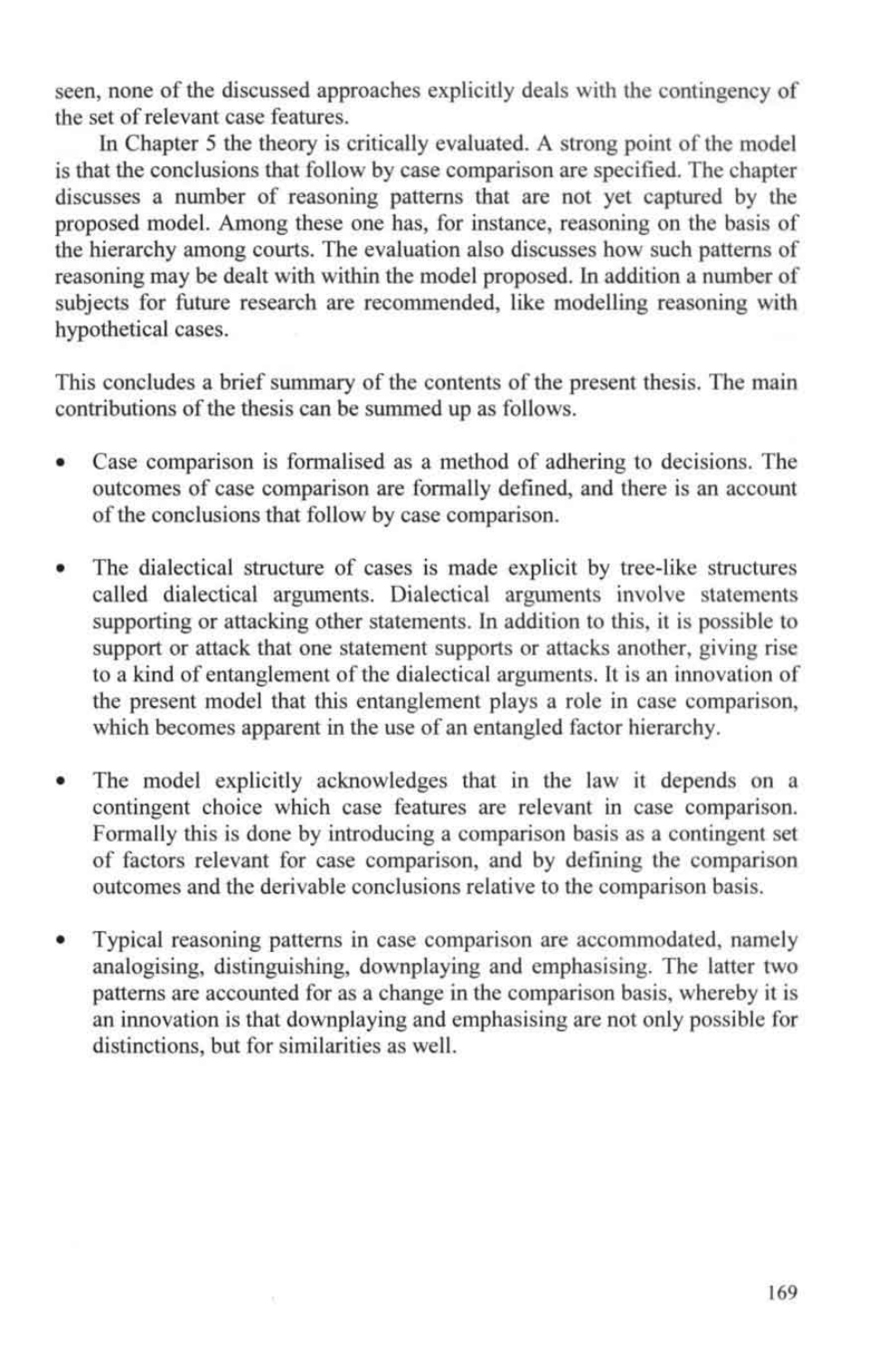## Samenvatting

Dit proefschrift gaat over casusgebaseerd redeneren in het recht. Casusgebaseerd redeneren wordt gepresenteerd als methode om vast te houden aan rechterlijke beslissingen, op basis van een vergelijking met de voorliggende casus. Als het onderhavige geval tenminste even veel dialectische steun geeft aan de conclusie van een beslecht geval als dat beslechte geval zelf, dan kan de beslechte casus worden gevolgd en kan de overeenkomstige conclusie worden getrokken. In het proefschrift wordt een formele theorie ontwikkeld van deze methode van redeneren op basis van casusvergelijking, waarna de theorie wordt vergeleken met bestaand werk op het gebied van casusgebaseerd redeneren.

Het doel van het onderzoek was het beantwoorden van ruwweg twee categorieën onderzoeksvragen. De eerste categorie betreft de methode van het redeneren op basis van casusvergelijking:

• Hoe kan casusvergelijking worden geformaliseerd als criterium om te bepalen of een beslecht geval kan worden nagevolgd? Welke conclusies kunnen worden getrokken op basis van een vergelijking met beslechte gevallen? Volgens welke redeneerpatronen volgen die conclusies?

De tweede categorie van onderzoeksvragen betreft de relatie die het voorgestelde model heeft met bestaand onderzoek naar casusgebaseerd redeneren binnen Kunstmatige Intelligentie en Recht (KI & R):

• Hoe verhoudt zieh de methode van redeneren op basis van casusvergelijking met ander onderzoek naar casusgebaseerd redeneren? Tot op welke hoogte wordt casusvergelijking geformaliseerd in dit andere werk? Wordt er rekenschap gegeven van de conclusies die volgen?

Beide categorieën van onderzoeksvragen zijn aan bod gekomen in de vijf hoofdstukken van dit proefschrift, waarvan de inhoud als volgt kort kan worden samengevat.

In Hoofdstuk 1 wordt de wetenschappelijke context geschetst waarbinnen het onderzoek is uitgevoerd. Het werk wordt gepositioneerd binnen het veld der Kunstmatige Intelligentie & Recht, een veld waarin een veelheid van juridische activiteiten wordt onderzocht vanuit het perspectief van de Kunstmatige Intelligentie, varierend van het nemen van rechterlijke beslissingen tot het schrijven van wetten.

In Hoofdstuk 2 worden enkele problemen bediscussieerd met betrekking tot casusgebaseerd redeneren in het recht, die zowel vanuit rechtstheoretisch alsook KI &R oogpunt bijzonder relevant zijn voor het hier besproken onderzoek. Twee methoden om vast te houden aan beslissingen worden gepresenteerd, namelijk casusvergelijking en regelextractie. Bij de casusverge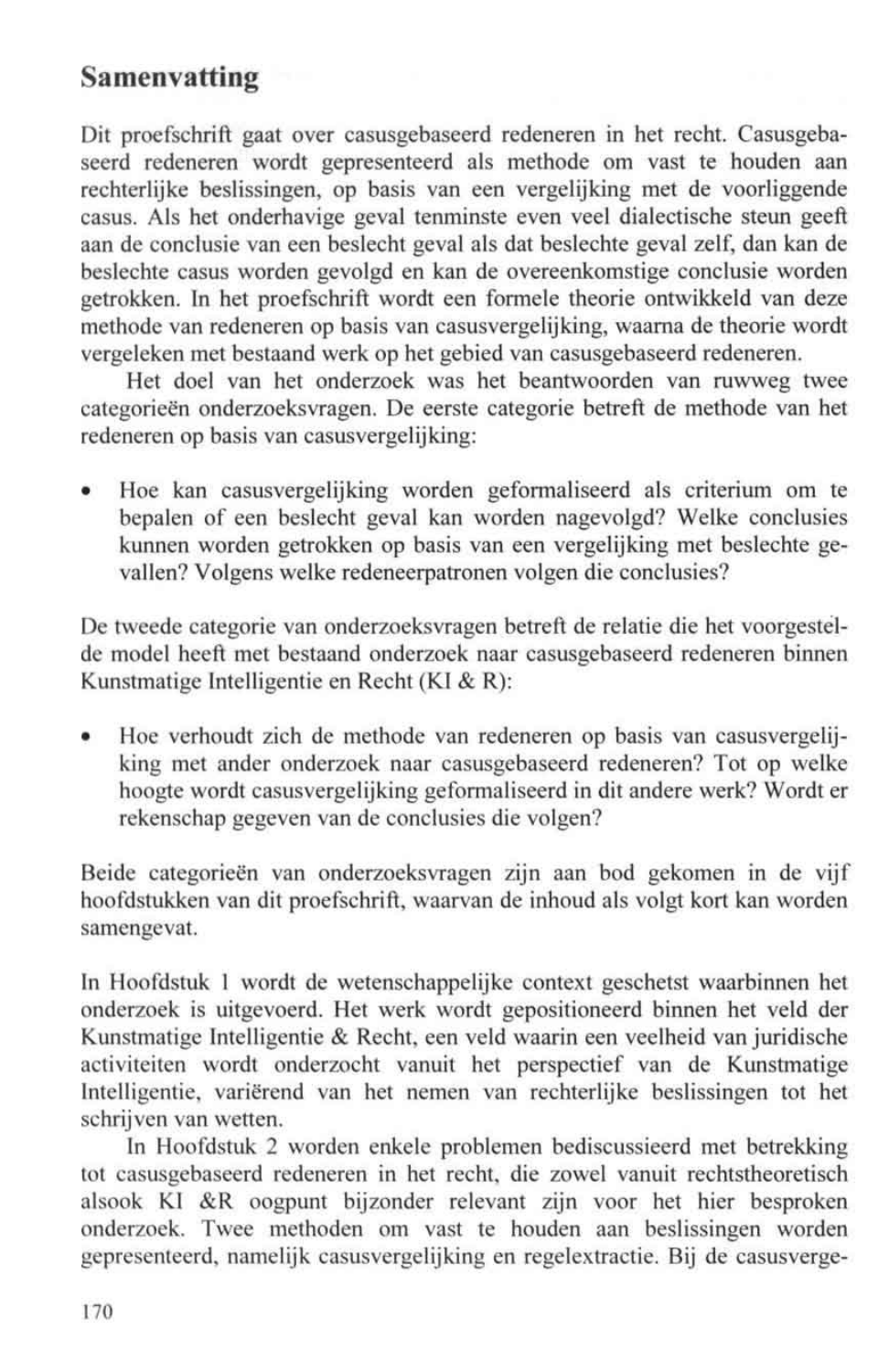lijkingsmethode wordt de conclusie van een beslecht geval direct gekopieerd na een vergelijking met het voorliggende geval. Bij de regelextractiemethode wordt de beslissing eerst samengevat in een algemene regel, waarna de regel wordt toegepast op het voorliggende geval.

Het hoofdstuk gaat verder in op enkele relevante problemen die de casusvergelijkingsmethode opwerpt. Een probleem is welke conclusies kunnen worden onderbouwd op basis van deze redeneermethode. Een ander probleem is längs welke renedeerpatronen men al dan niet tot de conclusies komt. Typische redeneerpatronen in casusvergelijking zijn het aanwijzen van relevante overeenkomsten tussen casus, alsook het maken van relevante onderscheidingen.

Een ander belangrijk probleem waarop Hoofdstuk 2 ingaat is, dat de uitkomsten van casusvergelijking afhankelijk zijn van de verzameling casuskenmerken die geacht worden relevant te zijn voor casusvergelijking. In het bijzonder blijkt het een belangrijk probleem hoe algemeen de termen moeten zijn waarin de relevante casuskenmerken dienen te worden omschreven.

In Hoofdstuk 3 wordt een formele theorie ontwikkeld over het redeneren op basis van casusvergelijking. Het belangrijkste doel van de theorie is het exact specificeren van de conclusies die volgen op basis van de casusvergelijkingsmethode. Een nevendoel is het behandelen van redeneerpatronen typisch voor casusvergelijking, zoals het aanwijzen van overeenkomsten tussen casus, of het maken van onderscheidingen.

In dit hoofdstuk worden de formele condities opgesteld waaronder er sprake is van een analogie tussen een probleemgeval een reeds beslist geval. Intuitief houden deze condities in dat het probleemgeval minstens even veel steun geeft aan de omstreden conclusie als het besliste geval. Dan kan, via een variant van redeneren a fortiori, de conclusie ook volgen in het probleemgeval.

Om te bepalen of een beslissing kan worden nagevolgd, wordt een vergelijking gemaakt van de argumentatie die mogelijk is in alle betrokken casus, voorzover deze argumentatie relevant is voor de omstreden conclusie. Deze relevante argumentatie in casus wordt expliciet gemaakt door middel van wat wordt genoemd een dialectisch argument. Dialectische argumenten bevatten niet enkel de gestelde feiten waarop de conclusies kunnen steunen, maar ook eventuele tussenconclusies. Bovendien neemt het model, in tegenstelling tot ander werk over casusvergelijking, niet voetstoots aan welke gedane beweringen redenen zijn voor of tegen conclusies. Het is dan ook mogelijk om met redenen te ondersteunen of aan te vallen dat de ene bewering de andere steunt of aanvalt, welke mechanismen resulteren in een soort verstrengeling van de dialectische argumenten. In het voorgestelde model wordt deze verstrengeling ook meegenomen in casusvergelijking, hetgeen duidelijk wordt uit het gebruik van een verstrengelde factorenhiërarchie.

Een belangrijk en bijzonder kenmerk van het huidige model is, dat het expliciet erkent dat het in het recht contingent is welke casuskenmerken relevant zijn voor casusvergelijking. De relevante casuskenmerken worden dan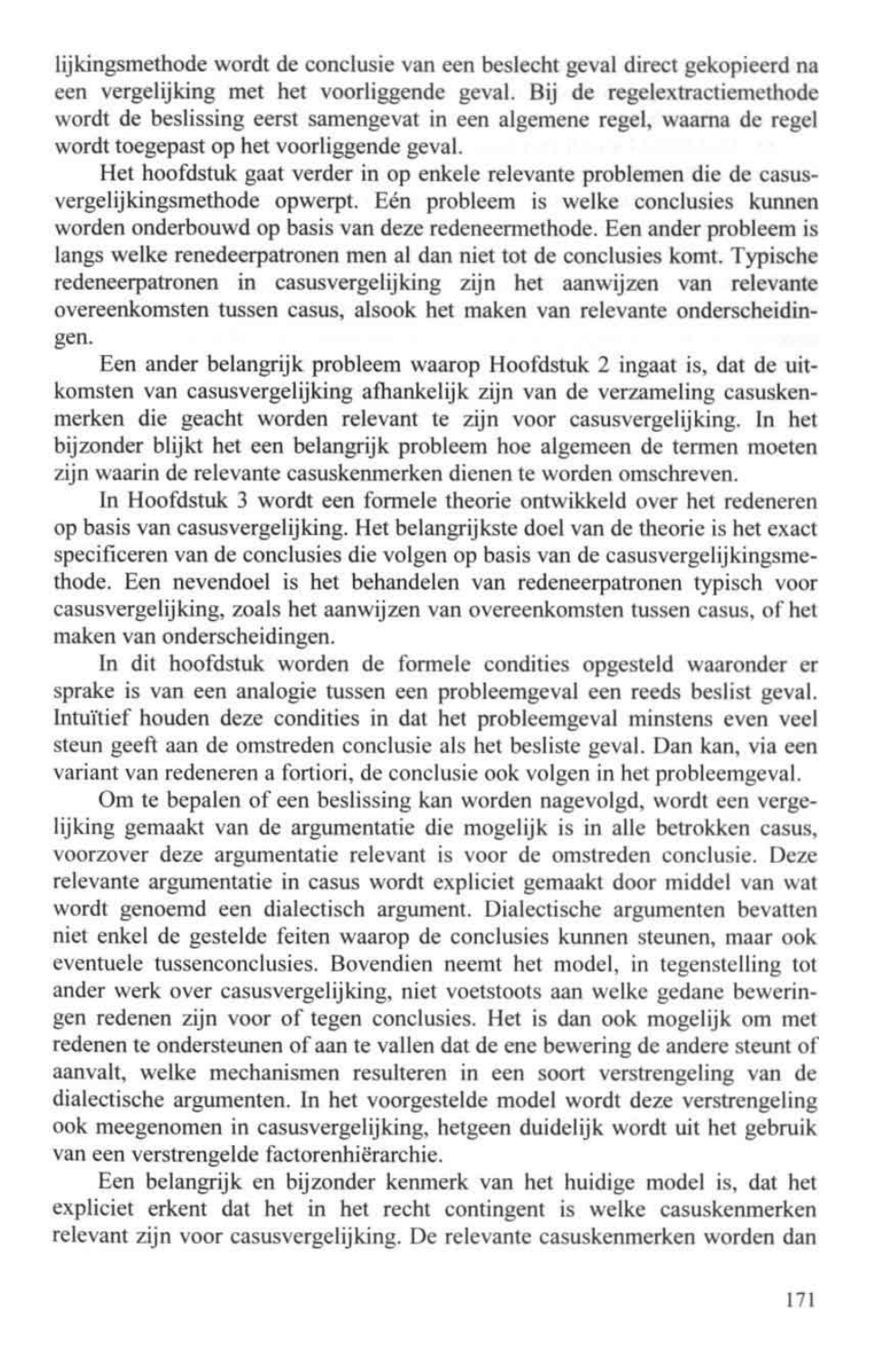ook expliciet gegeven in termen van wat wordt genoemd een vergelijkingsbasis, en de vergelijkingsuitkomsten worden aangegeven als relatief ten opzichte van die vergelijkingsbasis.

In Hoofdstuk 4 wordt de relatie bediscussieerd die het voorgestelde model heeft met ander onderzoek naar casusgebaseerd redeneren. Een discussiepunt is daarbij of de conclusies die volgen op basis van besliste gevallen worden gedefinieerd, een ander punt is of de redeneerpatronen worden behandeld längs welke de conclusies volgen. Een derde punt is of het vasthouden aan beslissingen behandeld wordt als regelextractie of als casusvergelijking. Zoals gezien wordt er nergens in het bediscussieerde onderzoek een formele behandeling gegeven van de casusvergelijkingsmethode die zowel de conclusies die volgen specificeert, alsook de redeneerpatronen waarlangs de conclusies volgen. Een vierde punt van discussie is of er expliciet wordt erkend dat het in het recht contingent is welke casuskenmerken relevant zijn voor casusvergelijking. Zoals gezien wordt er in het bestaande werk nergens expliciet met deze contingentie rekening gehouden.

In Hoofdstuk 5 wordt de theorie kritisch geevalueerd. Een sterk punt van het model is dat de conclusies die volgen op basis van casusvergelijking worden gespecificeerd. In dit hoofdstuk komt ook een aantal redeneerpatronen aan bod die nog geen plaats hebben binnen het voorgestelde model. Een voorbeeld daarvan is het redeneren op basis van de hierarchische relaties tussen rechters. De evaluatie gaat ook in op de vraag hoe zulke redeneerpatronen eventueel toch behandeld zouden kunnen worden binnen het voorgestelde model. Tenslotte wordt in dit hoofdstuk een aantal onderwerpen genoemd die voor toekomstig onderzoek interessant zijn, zoals het modelleren van het redeneren met hypothetische casus..

Na deze korte samenvatting van de inhoud van dit proefschrift, kunnen de belangrijkste bijdragen ervan als volgt worden opgesomd.

- Casusvergelijking wordt geformaliseerd als methode om beslissingen na te volgen. De uitkomsten van casusvergelijking worden formed gedefinieerd, en de conclusies die volgen op basis van casusvergelijking worden aangeven.
- De dialectische structuur van casus wordt expliciet gemaakt door middel van boom-achtige structuren die dialectische argumenten worden genoemd. In dialectische argumenten steunen beweringen elkaar, of vallen elkaar aan. Bovendien is het mogelijk om te steunen of aan te vallen dat de ene bewering de andere steunt of aanvalt, wat aanleiding geeft tot een soort verstrengeling van de dialectische argumenten. Het is een vernieuwend element van het huidige model dat deze verstrengeling ook een rol speelt in casusvergelijking, hetgeen aan het licht treedt in het gebruik van een verstrengelde factorenhiërarchie.